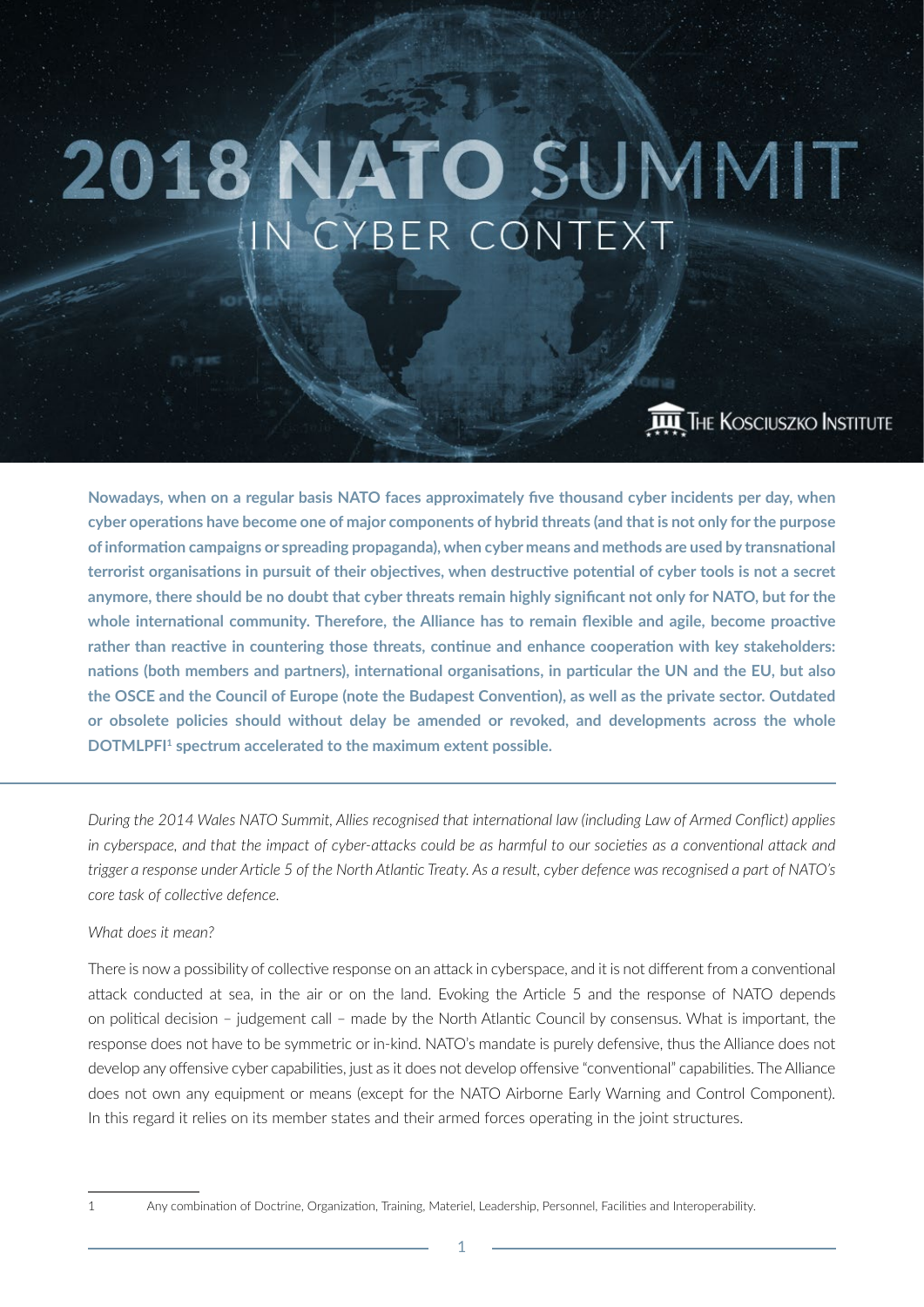Therefore, it is a national prerogative of the Member Nations to develop and possess certain defence capabilities, as stated in Article 3 of the North Atlantic Treaty. Those capabilities need to be made available to NATO at its request, as it has always been. This includes providing NATO voluntarily with these national assets in need.

# AN ALLIANCE OF SHARED VALUES AND TRANSATLANTIC UNITY WILL BE ONE OF THE SUBJECTS DURING THE 2018 BRUSSELS NATO SUMMIT.

The Summit should endorse the decisions made during the November 2017 Defence Ministerial, in particular the decision to integrate voluntarily contributed national cyber capabilities (including offensive ones) in support of Allied operations.

The unit which will be among others responsible for operational control over these voluntarily contributed cyber means is the Cyber Operations Centre (CyOC) within Supreme Headquarters Allied Powers Europe (SHAPE) and respective cells in the Joint Force Commands (JFCs). Its creation has been approved by Allies during the November 2017 Defence Ministerial. The CyOC will be a kind of "eyes and ears" of the respective commanders in cyberspace, what is supposed to enhance situational awareness in cyberspace and help integrate cyber into NATO planning and operations at all levels. The Centre will not be a cyber command centre as there will not be any supranational command. It is to operate within the existing NATO frameworks while its main aim is to equip the Supreme Allied Commander Europe (SACEUR) with all the needed tools to operate in cyberspace. What still needs to be agreed is an overall increase in NATO Command Structure personnel and greater emphasis on regional focus of the commands.

## **Allies should also agree to review NATO's cyber-related policies, including on the issue of how NATO should collectively respond to cyber attacks.**

The *Cyber as a Domain Implementation Roadmap* identifies 10 Lines of Effort (LoEs). From operational perspective, the most important ones are the integration of cyber effects and the cyber doctrine development, and they are closely related to each other. NATO needs to accelerate the implementation of its Doctrine on Cyberspace Operations to enable the conduct of cyber operations in line with legal, political and military guidelines and principles. Until then, NATO's ability to operate in and through cyberspace, defend in cyberspace equally efficiently as on the land, in the air or at sea, while at the same time acting within the boundaries of international law and in line with the principles of responsible behaviour, will remain limited.

*At the 2014 Wales NATO Summit, Allies reaffirmed their commitment to spend a minimum of 2 per cent of each Ally's GDP on defence.* 

*Moreover, the Cyber Defence Pledge from the 2016 Warsaw NATO Summit commits Allies to allocate adequate resources nationally to strengthen their cyber defence capabilities, even if there is no specified minimum amount.*

# FAIRER BURDEN-SHARING WILL BE ONE OF THE MOST IMPORTANT SUBJECTS DURING BRUSSELS NATO SUMMIT.

And it will not leave the table as long as the US continues to contribute a large majority of NATO's total military spending. According to estimates from 2017, only six members fulfilled the 2% requirement.<sup>2</sup> Only eight countries are estimated to do so in 2018. However, even with eight NATO allies hitting the target, that leaves twenty-one behind. The situation will become more dramatic for Allies in the European Union after Brexit, when non-EU NATO countries (the US, the UK, Turkey, Canada and Norway) will contribute an important majority (estimated 80 %) of the total budget.

<sup>2</sup> According to the UK Defence Expenditure report from 22 February 2018.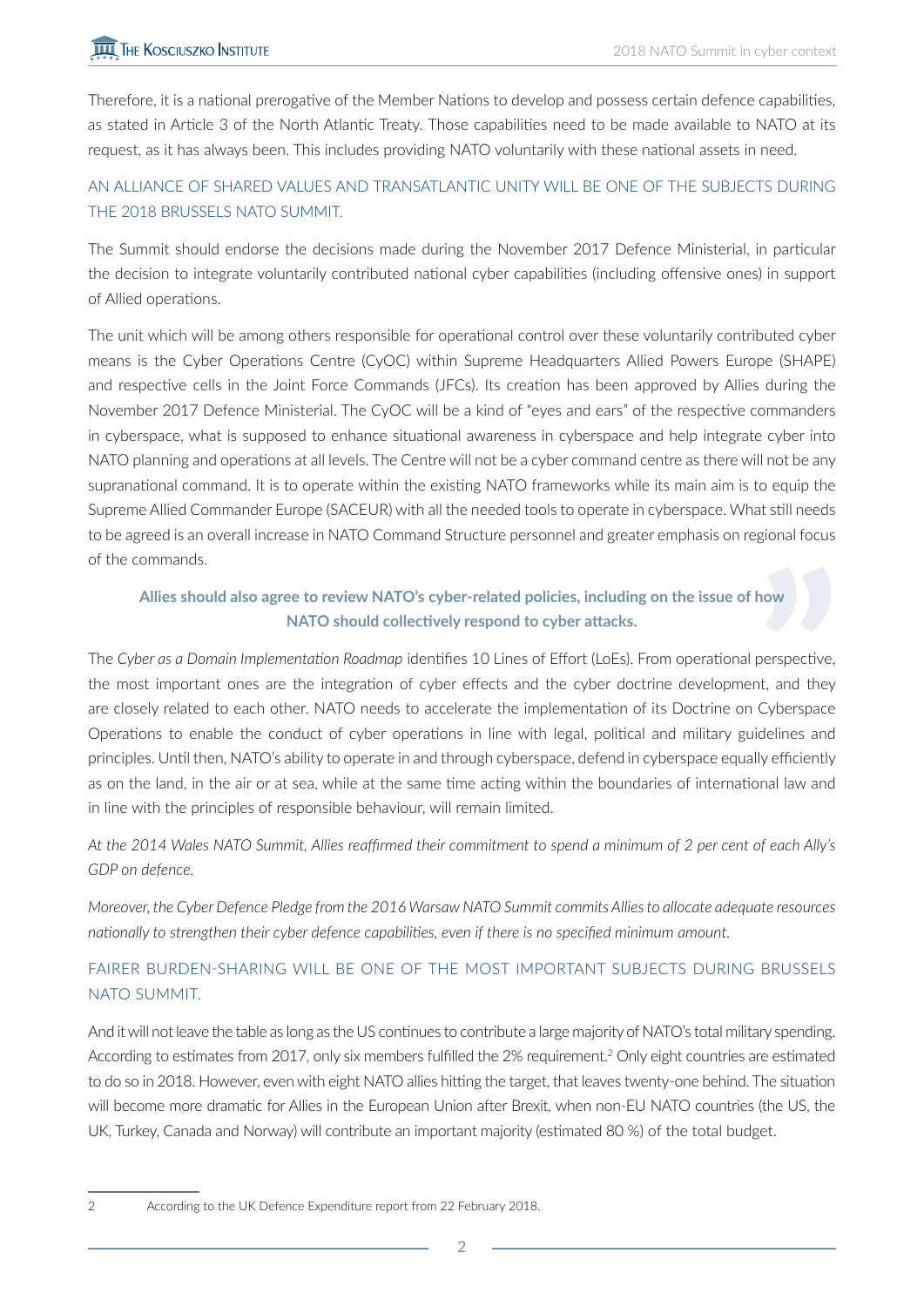#### **During the Summit, the progress in defence expenditures that has been achieved in recent years should be acknowledged, therefore it should be also highlighted that this has not yet occurred across the whole of the Alliance.**

Defence expenditures shall be further increased, and national plans are needed to back up to achieve commonly agreed goals in this commitment, including cyber goals. There is a need of European leaders who show political will and leadership to convince their electorates that Europe needs to do more in the military so that credibility on Europe's defence is regained.

*During 2016 NATO Summit in Warsaw, Allies pledged to strengthen and enhance the cyber defences of national networks and infrastructures as a matter of priority.* 

*What does it mean?*

#### RESILIENCE WILL BE THEN THE BIGGEST PRIORITY FOR ALLIES DURING THE 2018 BRUSSELS NATO SUMMIT.

Together with the continuous adaptation of NATO's cyber defence capabilities, as part of NATO's long-term development, the Cyber Defence Pledge will reinforce the cyber defence and overall resilience of the Alliance. As NATO depends in nearly every area on national capabilities, its ability to operate in the cyber domain depends upon its success in setting more ambitious capability targets for its member states and to encourage them to plug identified gaps. By inducing the allies to perform more regular assessments of their levels of preparedness, the Cyber Defence Pledge should make this effort easier in the future.

#### STRENGTHENING DETERRENCE AND DEFENCE WILL BE A SUBJECT DURING THE 2018 BRUSSELS NATO SUMMIT.

#### **National development concerning the Cyber Defence Pledge engagements will be assessed for the first time with regard to the set criteria.**

Allies have carried out self-assessments of their cyber defence hygiene by reporting on seven capability areas — strategy, organisation, processes and procedures, threat intelligence, partnerships to capabilities and investments. They were supposed to benchmark these assessments according to four levels — from advanced to relative beginner. These assessments will allow the NATO staff to develop more precise and relevant metrics, to form a more reliable common baseline of overall NATO capabilities, as well as to identify gaps and prioritise requirements. On this basis, the well-known NATO Defence Planning process, which has already incorporated a set of basic cyber capability targets for each NATO member state, will be able to suggest more ambitious targets and ones more adapted to the needs of individual states in the future. The peer pressure that greater transparency should generate will incentivise Allies to meet their assigned targets and to stimulate bilateral assistance. The process is also to identify the best practices. The results will be published in a report available only to heads and governments of the member states.

#### **Although the details will not be available to the public and shared only within and among the Summit participants, it is safe to assume Poland will be among the leaders in the delivery of the Pledge. There is a number of arguments behind this assumption.**

Firstly, Poland has been one of the pace-setters in the cyber defence area, at least on the European side of the Alliance, which was demonstrated e.g. in the course of the preparations to the 2016 Warsaw NATO Summit, during which Poland actively lobbied for recognizing cyberspace as an operational domain. Secondly, Poland has been proactive in the cyber defence area over the last decade. Recent decisions made by Polish government in general and the Ministry of National Defence in particular (e.g. consolidation of Polish military cyber capabilities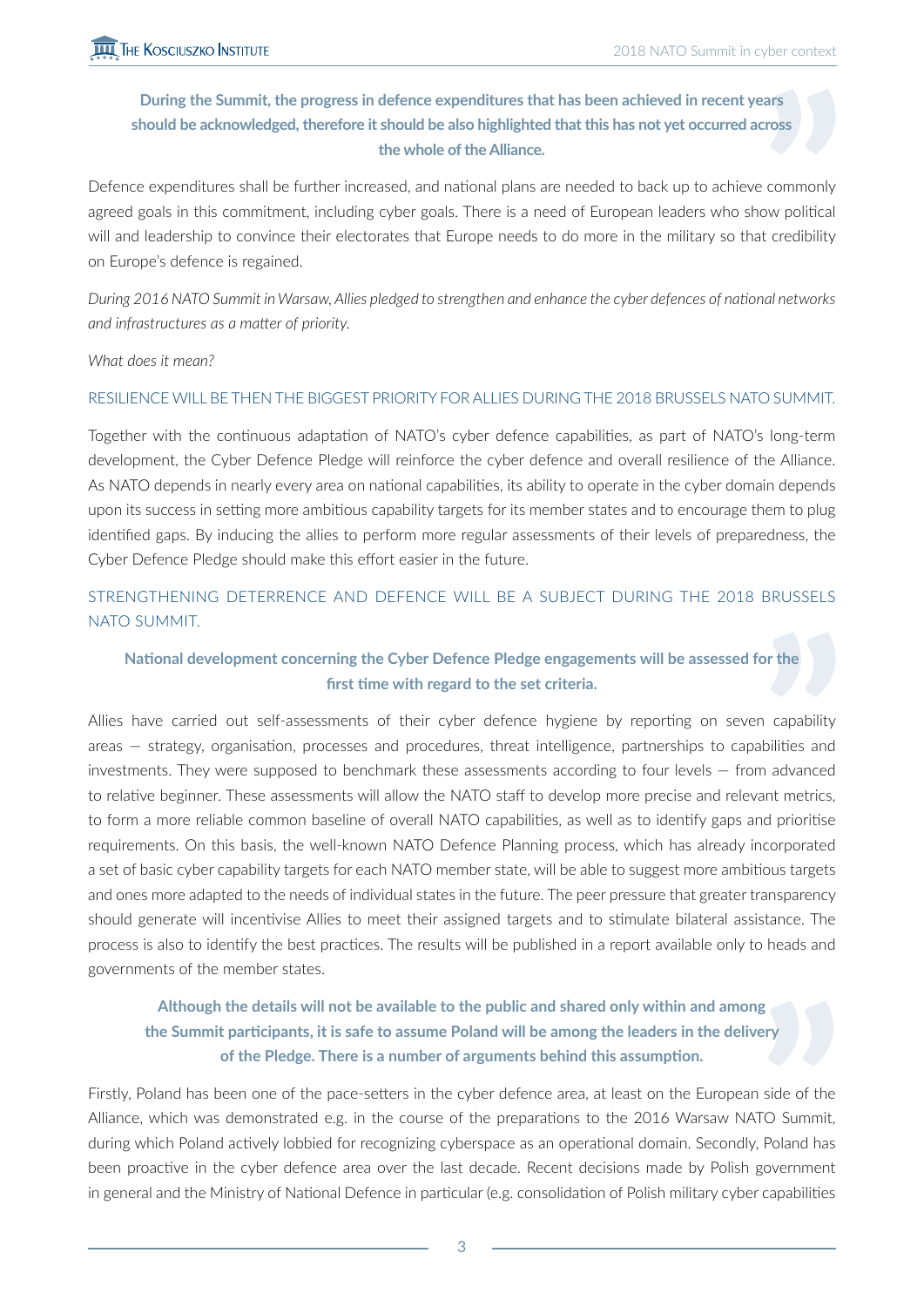under the auspices of the National Cryptology Centre, creation of cyber units within the Polish Armed Forces, pursuing development of both defensive and offensive military cyber capabilities) confirm Poland's commitment to strengthening cyber resilience and cyber defence. Thirdly, the decision to build the state's cybersecurity system with the Ministry of National Defence in charge, although it is controversial for many reasons, clearly indicates the Polish government's perception of the importance of the military in the overall cybersecurity or cyber defence system.

Also, the goals established by the Polish government resolution about "Detailed directions for rebuilding and modernization of the Armed Forces for years 2017-2026" from June 2018 are in line with the recommendations of *Strategic Defence Review* (*Strategiczny Przegląd Obronny*) and are a sign of positive change and a proof of bigger awareness in this area. The resolution is a basis for further works in the Defence department, such as establishing the Plan of Technical Modernisation for the years 2017-2026. However, even though there is a law providing that till 2030 the spending on defence would reach 2,5 per cent of the GDP, in the next years, there might be a problem with the resources for modernization of the Polish army.

There are some leading countries in the area of cyber defence, such as the USA or – to evoke a European state – Estonia, but none of Allies is fully ready for facing cyber attacks, as none of them is fully resilient. Some of them only handle them better that others but still the challenges are the same for all of them. However, the question is not exactly about the readiness – it is more about the mindset and the situational awareness: there is no final point of being ready, there is always a gap that needs to be filled, even in the case of best performing actors.

*NATO's relations with the European Union have been considered as "Strategic Partnership" since the 2010 Summit in Lisbon. Since the 2016 Summit in Warsaw, the EU has significantly increased its profile and activities in the defence field, including by the launch of Permanent Structured Cooperation. The NATO-EU Joint Declaration signed in Warsaw highlighted countering hybrid threats and cyber defence as key areas for cooperation between the two organisations.*

**Just before the official opening of the Summit in Brussels, Secretary General Jens Stoltenberg signed a new Joint Declaration with European Council President Donald Tusk and European Commission President Jean-Claude Juncker, setting out a shared vision of how NATO-EU cooperation can help address most pressing security challenges, including hybrid and cyber threats.** 

The Summit will be an opportunity to enhance further the relationship between NATO and the European Union, as well as to review progress in cooperative projects. Their implementation, not only further declarations, must now be at the heart of the relationship.

There is the Technical Arrangement on cyber defence between NATO Computer Emergency Response Teams and CERT-EU which enables the exchange of information in the real time. Both organizations are also members of the Malware Information Sharing Platform which enables them to have access to each other's databases. Moreover, regular meeting are held during which NATO and EU representatives share best practices. The results are practical and pragmatic. There is an idea to expand this cooperation within the Technical Agreement.

Both organisations strengthen cooperation in cyber exercises through reciprocal staff participation in respective exercises, including in particular Cyber Coalition and Cyber Europe. Last year, the EU took part in the Cyber Coalition exercises for the first time. Crisis Management Exercise are more a strategic type of exercises comprising cyber as a part of a global defence framework. They are focused on cyber matters in hybrid environment. In general, this is a good example of strategic and operational cooperation between the two organisations.

4